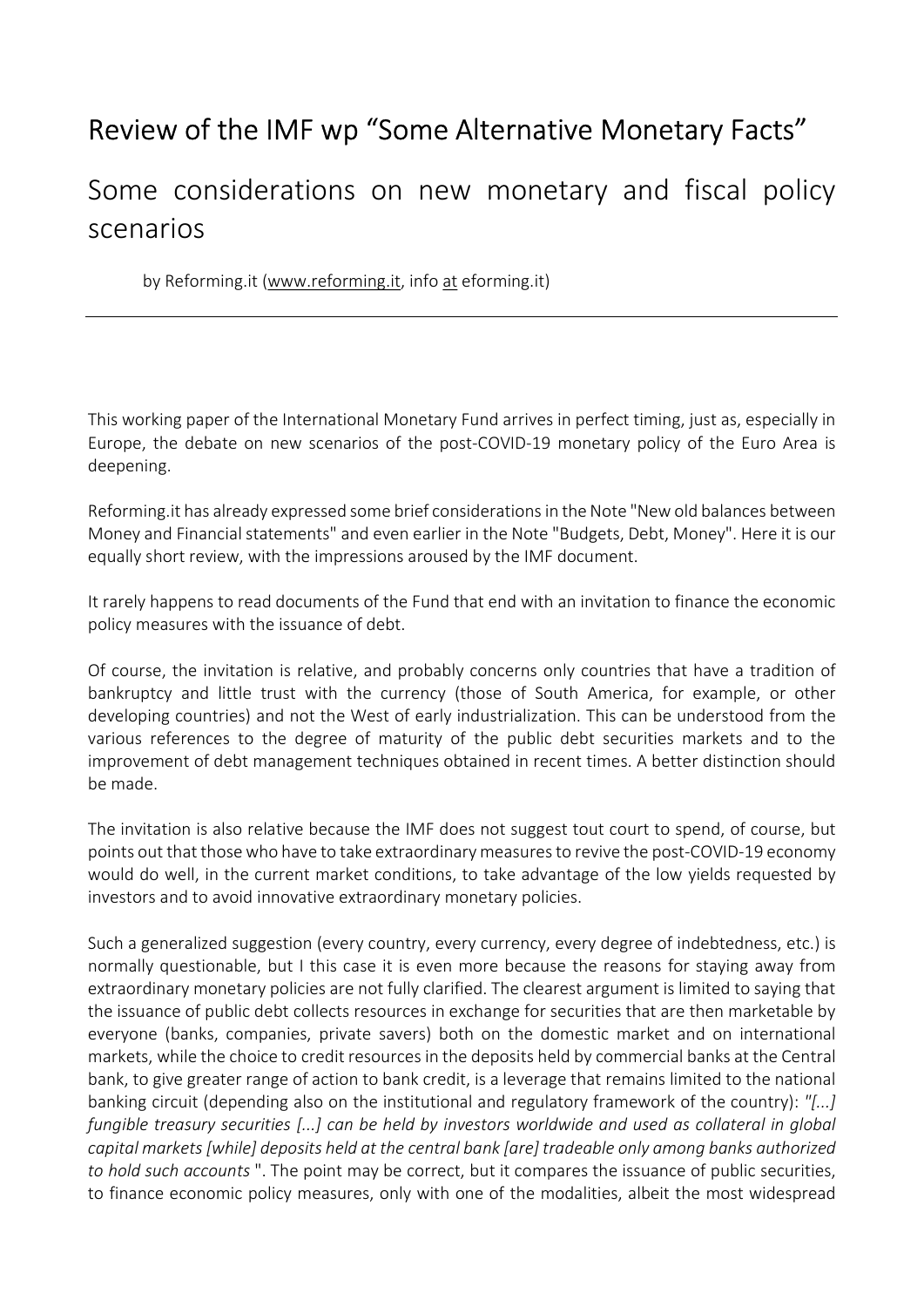and in some ways the standard one, with which expansionary monetary policy can be configured. Since at least ten years, other modalities of conductions expansionary monetary policies have been observed, non-standard and not necessarily depending on the banking system.

The paper states that it is not with continuous monetary expansion that long-term growth can be sustained: "[…] the "neutrality" proposition" [of money] has almost universal acceptance […]" (page 24, top). One cannot disagree, it would be the biblical multiplication of loaves and fishes, but this is not the point on which the paper apparently would like to shed light, which instead concerns the possible role, even extraordinary but temporary, of monetary policy as leverage to obtain real effects otherwise precluded or difficult to achieve with other policy tools. This is the basic question.

Almost all the rest of the arguments against effectiveness of monetary expansions focuses on the relationship between the quantity of money and the price level, between the rate of change of monetary aggregates and inflation. This relationship, which in other historical phases various currents of thought (neo-Keynesians, monetarists, ultra-rationalists, the various Phillips, Fisher, Friedman, Lucas, etc.) have tried to define in the direction of causality (the more money expands the more prices rise) and in the estimation of the parameters (differentiating the short term from the long term), it now seems to have become fluid and unstable, as a consequence of the technological innovation in the guarantee and payment systems that creates a growing decoupling between the monetary policy choices of the Central banks and monetary means endogenously (already) present in the economy (including the various forms of credit between national and non-national subjects). If the means of payment are endogenous (bitcoin and cryptocurrencies included), money is no longer a lever that can be controlled by the Central bank and verifiable in its effects.

To tell the truth, it must not be just technological innovation, given that the paper gives the example of Japan, which in the last ten years (since 2012 to today, since the beginning of Abe's mandate) has been a natural large-scale experiment of quatitative easing, and in the eyes of many it has raised definitive doubts both on monetarist causality as well as on Keynesian and neo-Keynesian causality linking monetary aggregates to prices and growth. Despite the massive and continued expansive direction of monetary policy, there has been no significative consequence on inflation rate, as Monetarists would have expected), neither any kind of reflection on the real economy, growth and employment (Japan is still stagnating), as even moderate Keynesians would have expected.

And if it is true that the quantitative theory of money (including its most recent elaborations) comes more battered out of the Japanese case, also for the Keynesian approach it is difficult to avoid contradictions and to say that Japan could correspond to the extreme Keynesian case of vertical LM curve, because a "liquidity trap", continuous and lasting for a decade, is something that also the Keynesian approach is not able to explain (indeed, something it does not even treat, concentrated as it is on the short to the maximum medium term). Of course, we will never know how it would have turned out if there had not been the prolonged Japanese QE, because it must be recognized that a real effect is also that one, that mans what was avoided and would have happened if there had not been such stubborn monetary support, even if ex-post apparently ineffective or even at risk of being counterproductive.

On this long part of the paper that deals with the relationship between money and prices, two weaknesses can be glimpsed, one of a more technical nature and the other more about the overall key-readings.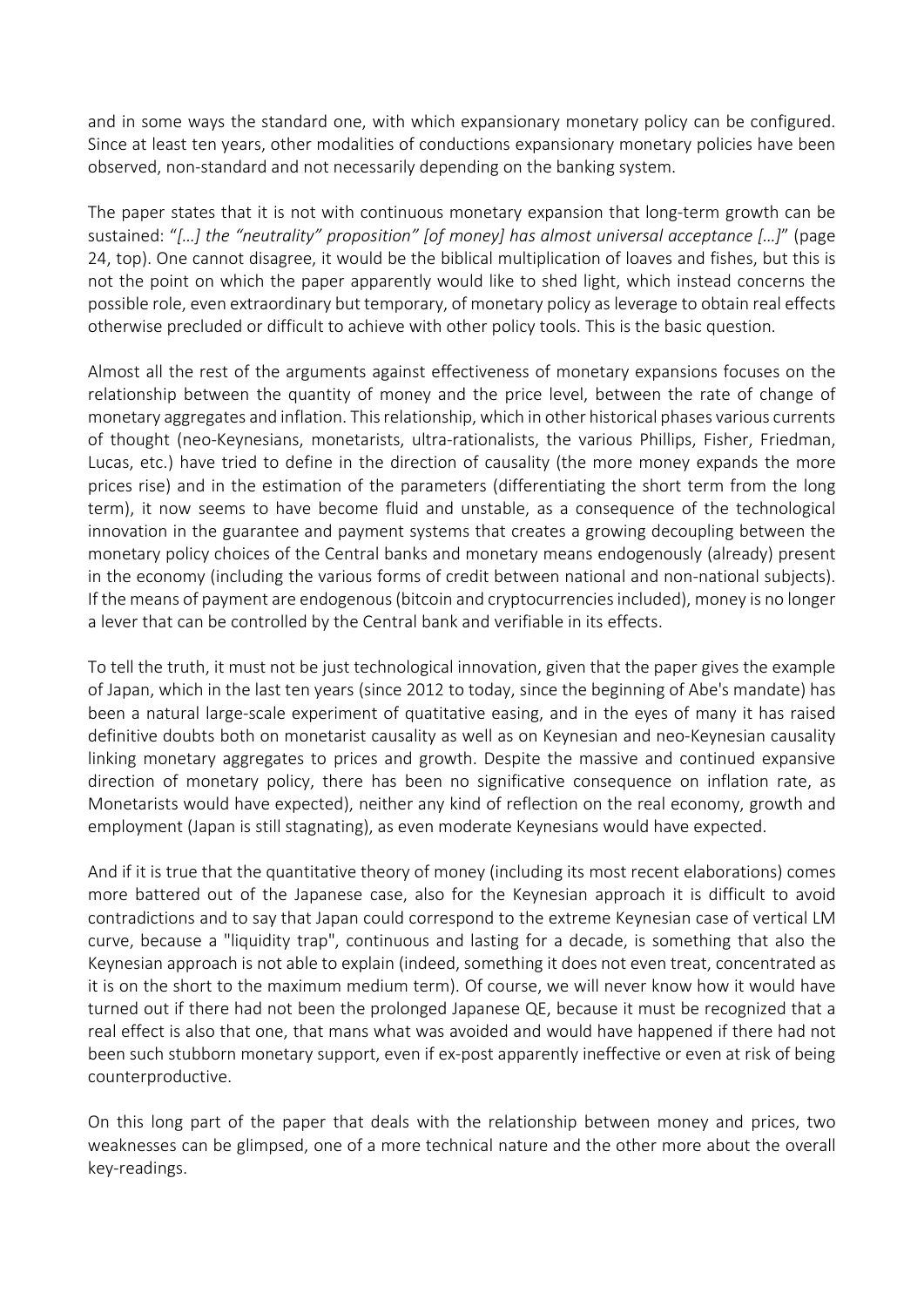As regards the first, the correlation between monetary aggregates and prices is investigated without clustering across countries and without using any control variable. When the panel is large, to include countries quite different in economic structure, monetary attitudes and even cyclical phases that they go through, putting everything in a big cauldron dilutes the detection of possible causal relationships, which is not surprising in fact they are weak and variables also in the sign.

Still on a technical level, the choice of the sub-periods over which to evaluate the M-P correlation remains questionable, because it aggregates very different historical phases. An example above all: the period 1960-1989 brings together the "very Keynesian" roaring '60s (in which the expansionary monetary policy seemed to work well in direct support of the expansionary fiscal policy) and the' 70s and '80s dominated by monetary instability and inflation which necessitated monetarist remedies and tighter controls of monetary aggregates. Also from this point of view, putting everything in a large temporal cauldron disturbs the detection of possible causes.

But, beyond the most technical aspects, there is a basic consideration that is perhaps more important in the light of the purpose of the paper. Even once it has been demonstrated that the relationship between money and prices is weak and unstable (it changes according to the monetary aggregate considered), this evidence does not lead to any definitive results on possible uses of monetary policy, above all when in acts in extraordinary ways, to obtain real effects, for example as a counter-cyclical measure or to support investments at well-defined times or to provide financial coverage for sectoral supports. Indeed, one might say, it is right when the connection between monetary aggregates and prices is weak and slow that a monetary stimulation has more chances not to stop to only superficial nominal effects but to change the course of reality, if introduced for the most suitable channels and used for the most durable and productive uses.

This immediate and strong impact on prices is, without sufficient arguments and without any empirical support, traced back to the direct monetary financing of economic policy interventions (purchase of government bonds directly by the Central Bank, Treasury financing on a special current account at the Central bank, and the like): "The difference between Central bank direct liabilities created trading it in the open market for other government liabilities and money created by giving it away to finance fiscal expenditures is central to understanding why monetary augmentation has little impact on prices in the former context and significant immediate and lasting impact on prices in the latter ".

This last is another questionable attestation in its vaunted generalization, not only for what the case of Japan has shown us, but above all in the aftermath of the massive interventions that the ECB has carried out, increasingly from 2008 to today, to contrast the crises, first the financial one (the so called double-dip of 2008 and 2012) and then that caused by COVID-19. The ECB has pushed itself to the limits of its mandate, has bought public securities in derogation of the capital-key rule, has also bought private securities on the primary and secondary market, has constantly announced the continuation of the monetary stimulus / support and more recently has also announced the commitment to finance the NGEU and the Recovery Fund (with the purchase of what can be defined first examples of Eurobonds) and also special funds for sectoral projects linked to the green and digital transition. As you can see, this is reinforced monetary toolbox, much more varied than the standard measure of increasing reserves at the Central bank available to commercial banks that IMF paper always seems to refer to. All of these monetary efforts happened (I still happening) as inflation disappeared (is still under targets) from the Eurozone horizon. Even the recent (early 2021) rise in price indices in Europe and in the US is for the time being interpreted as a transitory phenomenon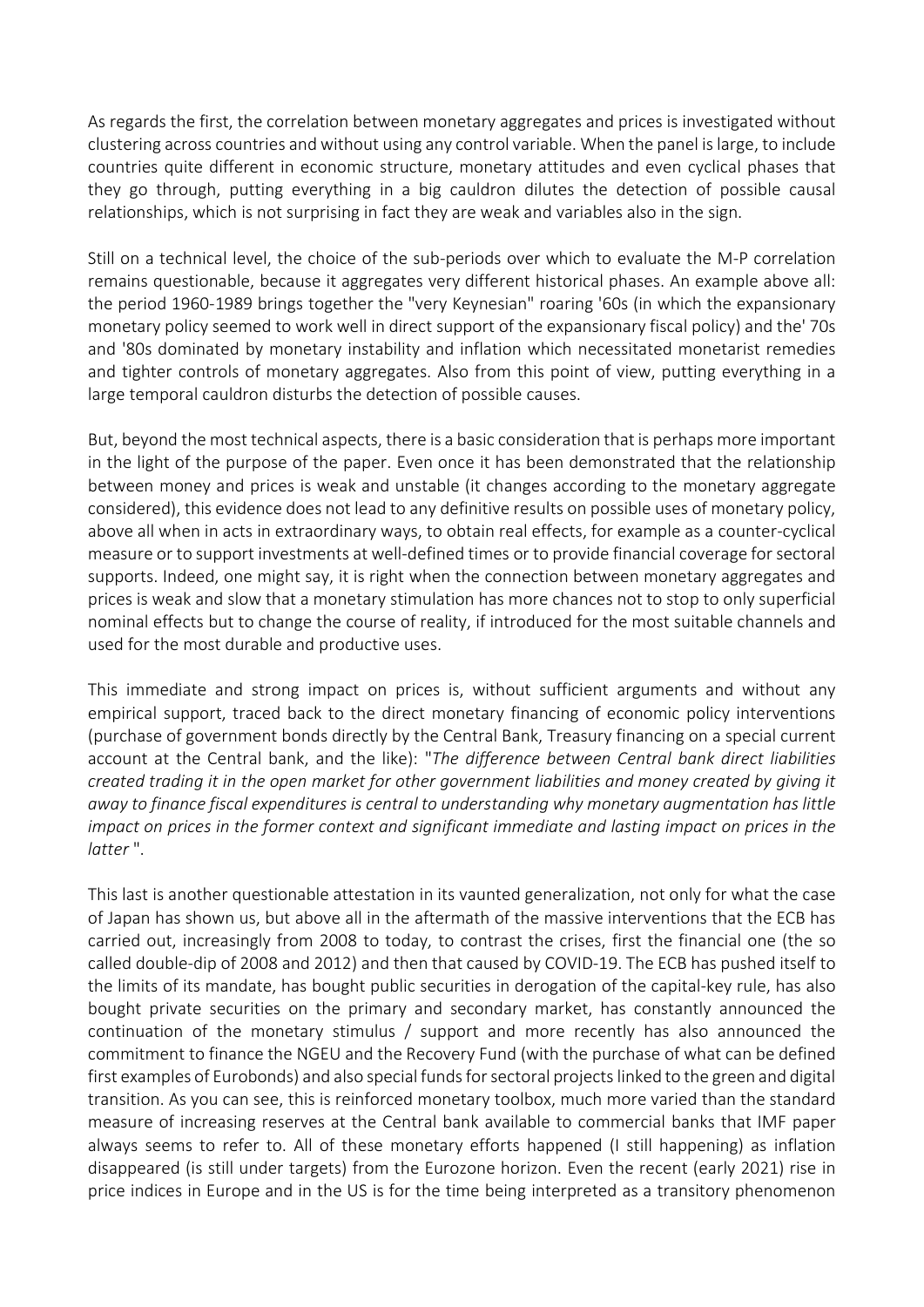(due to post lock-down misalignments between orders and stocks, production processes and availability of raw materials and semi-finished products) and in any case a rise far from being an inflationary flare-up.

In short, the impression that remains to the reader is that in this paper IMF "eats its tail" and ends up inconclusive. After many arguments to refute a string causation between the growth of monetary aggregates and inflation, which is one of the limits and risks (not the only one) of the recourse to monetary expansions, IMF suggests financing the anti-crisis and recovery measures with the issuance of public debt, staying away from, or in any case limiting as much as possible, the use of extraordinary monetary policies.

IMF probably fears that the monetary lever could be abused, a bit like it happened in the 70s and 80s, laying the foundations for future instability in the financial and real estate markets and, in a chain, in the real economy. Considering the role that the Institution has always played, we should not be too surprised that, even in an academic-like papers as this one, it launches warning messages: When anti-crisis expenditures are finance with debt, there is an evident and formal trace of the expansionary policies and, above all, the market-floating debt is a constant thermometer reflecting widespread assessments of the state of the economy and its leadership; on the other hand, with monetary financing expansionary policies find less external resistance, and it is more a matter of outof-records relationships between the Treasury and the Central bank.

Irrespective how understandable it could be, IMF's fears should not be generalized. If what is emerging is that the effects of monetary expansions do not respond to stable and universally valid laws, but depend on the country context, on the cyclical moment or more precisely on the historical moment (the pandemic does not mark a simple cycle but an entire historical phase with multiple deep structural breaks), a possible more pervasive role for money should be evaluated in a much more contextualized way. And, to tell the truth, this aspect emerges even if vaguely from some passages of the paper, making his logics even more contradictory. For example, there is a salient citation of Sims: "Recent expansions of central bank balance sheets and of the levels of rich-country sovereign debt, as well as the evolving political economy of the European Monetary Union, have made it clear that fiscal policy and monetary policy are intertwined. Our thinking and teaching about inflation, monetary policy, and fiscal policy should be based on models that recognize fiscal-monetary policy interactions ". Intertwined monetary and fiscal policies means cooperation between the Treasury and the Central bank, and a greater cooperation between fiscal (or budget) and monetary policy is what is lacking in the Eurozone, which has so far kept the two sides of economic policy completely separate, for so many reasons that cannot be reviewed now (some considerations are in in "New old balances between Money and Budget" a Note on www.reforming.it) but which broadly refer to the heterogeneity of the Member States, to the lack of sufficient trust, to time and efforts necessary for the supranational and community institutional design, etc..

For the Eurozone (at least for the Eurozone!), the issue of a more flexible combination of fiscal policy and monetary policy ("[...] fiscal policy and monetary policy [...] intertwined"), also with the latter putting in place forms of financing of economic policy measures based on the creation of new money ("[...] money created by giving it away to finance fiscal expenditures [...]"), remains open and this paper by IMF does not downsize it. As already noted, the paper can serve as a warning, to remind you that, especially in common currency areas, an interventionist monetary policy is a very powerful lever, that assumes many of the qualities of the fiscal lever and takes on allocative and political purposes, with possible redistributive implications between countries, sectors, geographic basins and